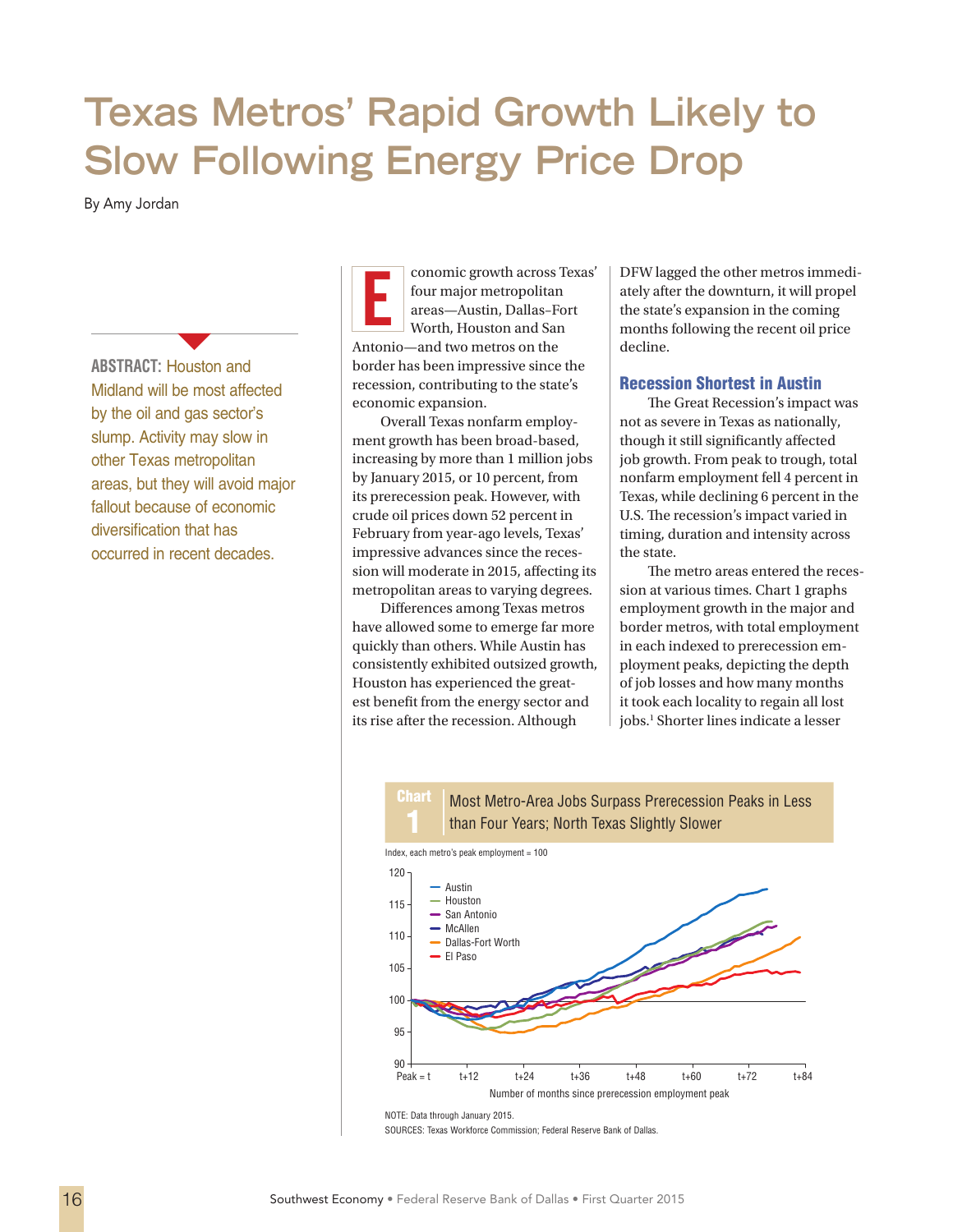number of months between a metro's prerecession peak employment and January 2015.

Austin, which recovered all its lost jobs in 26 months, was the first major metro to bounce back. From its prerecession employment peak in September 2008 to the trough, Austin lost 3.1 percent of total employment, or 23,500 jobs, the third-greatest decline, behind DFW at 5.4 percent and Houston at 4.8 percent (*Table 1*). San Antonio was the second-fastest major metro to regain prerecession employment levels, reclaiming all lost jobs in 32 months, followed by Houston at 39 months and DFW at 49 months.

Not only did Austin most quickly regain all the jobs it lost during the recession, but it also has grown the most over its prerecession employment peak. By January 2015, Austin's total nonfarm employment stood at 926,300, an increase of 17.4 percent over its high before the downturn. Houston has experienced the second-greatest increase, with employment 12.4 percent higher, followed by San Antonio at 11.7 percent and DFW at 9.9 percent.

The North Texas economy has an industrial profile that more closely matches that of the nation than the other Texas metros. As jobs at the national level were slow to recover after the recession, so too was employment in DFW. North Texas is also home to the Barnett Shale, an important natural gas producing region. The collapse of natural gas prices in 2008 caused

a reduction in Barnett Shale exploration, likely contributing to the relative weakness.

Along the border, McAllen surpassed its prerecession employment peak faster than Austin, taking only 24 months. McAllen's job losses were not as severe as those in the larger metro areas, partly because Mexico, with whom it has extensive trade relations, experienced a shorter recession than the U.S. Farther west, El Paso's job losses as a percentage of total employment were also relatively small, only 2.8 percent. However, El Paso is heavily dependent on the federal government and defense spending, which took much longer to recover; El Paso required 40 months to regain its lost jobs, slower than all the major metros except DFW.

### Industry Concentration Diverse

The industries in which a metro area specializes drive its growth. Austin's quick rebound benefited from a concentration of high-tech jobs—both in information services and in professional and business services, sectors in which it has a proportionately greater concentration of employment than the state (*Chart 2*). High-tech also propelled Austin's growth ahead of the other metros.

Energy, benefiting from the shale exploration boom, has been the topperforming sector in recent years, generating jobs in oil and gas extraction and energy support services.

Table

**Employment Changes by Metropolitan Area** 

|                                  | Prerecession<br>employment peak |                           |                                            |                                           |                              |
|----------------------------------|---------------------------------|---------------------------|--------------------------------------------|-------------------------------------------|------------------------------|
|                                  | Month                           | Employment<br>(thousands) | <b>Employment lost</b><br>(peak to trough) | January 2015<br>employment<br>(thousands) | 2014<br>employment<br>growth |
| <b>Major metropolitan areas</b>  |                                 |                           |                                            |                                           |                              |
| Austin                           | Sept. 2008                      | 779.4                     | 3.1%                                       | 926.3                                     | 3.3%                         |
| Dallas-Fort Worth                | Feb. 2008                       | 2.989.9                   | 5.4%                                       | 3.349.9                                   | $4.0\%$                      |
| Houston                          | Aug. 2008                       | 2.618.5                   | 4.8%                                       | 2.972.4                                   | 3.6%                         |
| San Antonio                      | <b>July 2008</b>                | 855.0                     | 2.7%                                       | 962.8                                     | 3.3%                         |
| <b>Border metropolitan areas</b> |                                 |                           |                                            |                                           |                              |
| El Paso                          | Feb. 2008                       | 279.9                     | 2.8%                                       | 295.4                                     | 0.5%                         |
| <b>McAllen</b>                   | Oct. 2008                       | 220.5                     | 1.9%                                       | 244.8                                     | 2.3%                         |

SOURCES: Texas Workforce Commission; Federal Reserve Bank of Dallas.

}*Not only did Austin most quickly regain all the jobs it lost during the recession, but it also has grown the most over its prerecession employment peak.*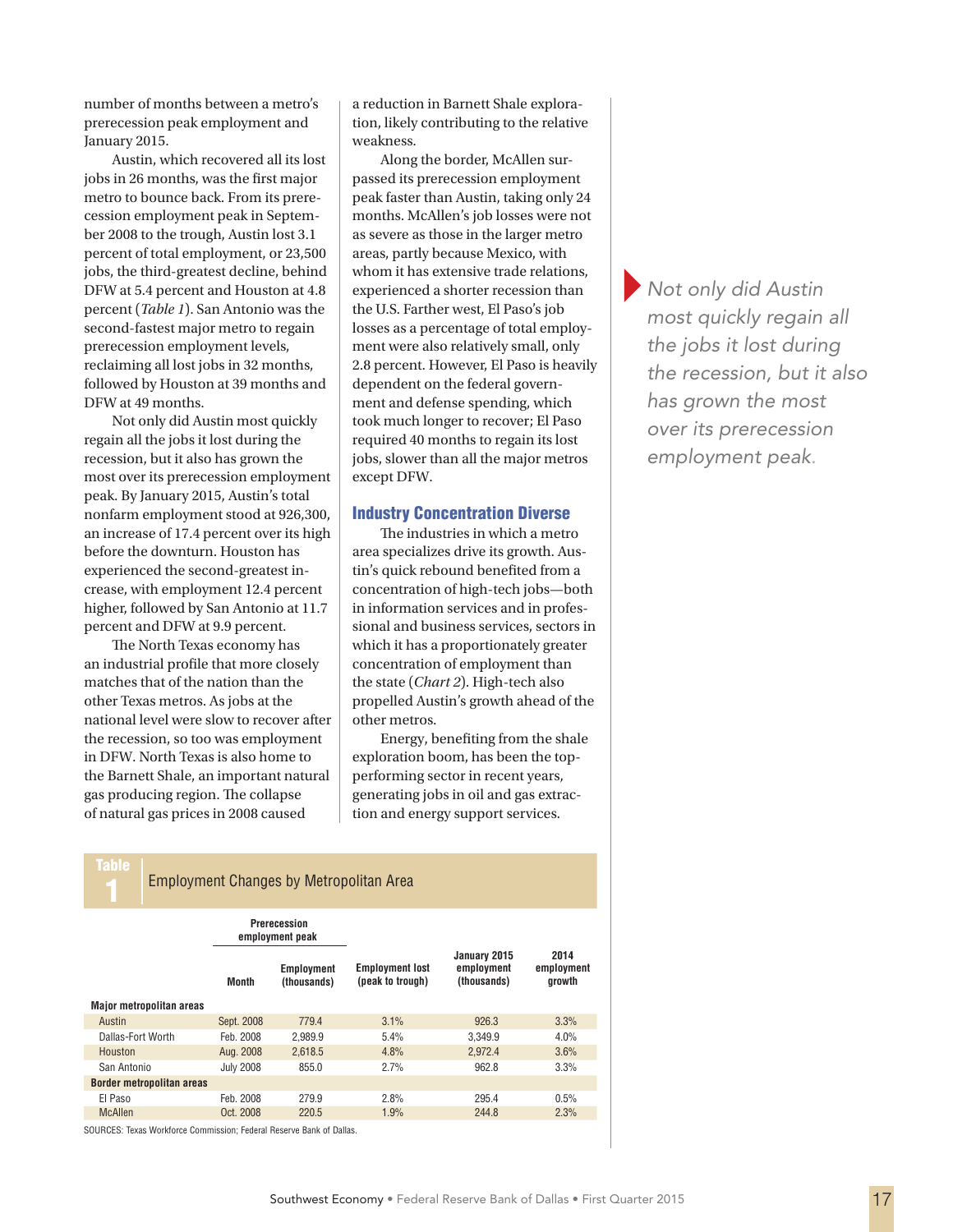These jobs are concentrated in the construction and mining supersector. Houston, because of the prevalence of energy jobs there, is the only major metro area employing a greater share of people in this supersector than is found statewide. Employment in oil and gas extraction and energy support jobs—referred to below as the energy sector or energy industry—has grown at an annual average of 7.5 percent in Houston since the recession.<sup>2</sup>

However, the energy industry accounts for much more of output than it does employment because this sector is very capital intensive. This is particularly evident in the Houston area in the production of petrochemicals.3 Whether counting the value of economic activity or jobs, the recent decline in oil prices will likely negatively affect Houston more than the other metros. Indeed, energy job growth slipped in 2014 to 1.4 percent, down from 7 percent in 2013 and 8.1 percent in 2012.

Earlier energy sector strength from the shale boom has benefited areas beyond Houston, such as the Permian Basin in West Texas and the Eagle Ford Shale in South Texas. In addition to employment, other business indicators advanced. Personal income in Midland and Odessa in the Permian Basin shot up—rising in Midland 17.5 percent in 2012 and 5.2 percent in 2013, and advancing in Odessa 14.1 percent in 2012 and 4.2 percent in 2013.

While Houston's energy share of the workforce is the largest of the major metros, other regions experienced positive job creation spillovers in service industries. DFW and the border metros employ larger shares of workers in trade, transportation and utilities jobs than the state, while Austin, DFW and San Antonio employ greater shares in information services jobs, and Austin and DFW hold larger shares in professional and business services jobs. These sectors have expanded to support energy activity across the state, so the slowdown in the energy sector may affect these metros to varying degrees.

The DFW economy, despite its



SOURCES: Texas Workforce Commission; Federal Reserve Bank of Dallas.

similarities to the national economy, could feel the effects of persistently low oil prices, especially in transportation and business service sectors that expanded to serve the oil industry. San Antonio will see more mixed impacts because workers who moved to the nearby Eagle Ford over the past few years may return to San Antonio, and this could provide a small boost to job growth. Still, some oil companies that set up operations just outside San Antonio will likely experience direct job losses.

Austin is more geographically removed from the oil fields, though anecdotal evidence indicates notable employment in energy support activities, including the manufacture of high-tech instruments and computer equipment for hydraulic fracturing used in the shale formations. As a result, Austin's growth may be slightly impacted, but less so than Houston and DFW. Depending on the extent of job losses, overall consumer spending may also take a hit, although it will benefit from lower gasoline prices. (*See ["Lower Oil Prices Weaken Prospects for](swe1501d.pdf)  Job, Economic Growth in Texas," p. 10.*)

San Antonio's share of employment in the financial activities services sector—which includes jobs in insurance, financial institutions and real

estate—also bears watching. Wages in the sector are the second highest of service-providing industries in the state, and this sector has posted steady growth since the recession, both advantages for San Antonio, whose overall 3.3 percent employment growth closed the gap with Austin in 2014.

## DFW Adds Most Newcomers

Even though DFW was the slowest to recover after the recession, its correlation with a strengthening U.S. economy was reflected in its growth last year. DFW expanded 4 percent in 2014, surpassing Austin at 3.3 percent and registering the fastest expansion among the metros.

DFW's net migration—more people arriving than departing—outpaced all other major metro areas in the state in 2011 and 2012 (*Chart 3*).4 Economically motivated in-migration helps regions grow by resolving growth bottlenecks, boosting economic efficiency and adding to aggregate demand. DFW has also been one of the top destinations in the state since 2005 and has grown the most since then.

Despite record migration, the newcomers have found jobs. Unemployment rates for the major metros are not at record lows, but all were at six-year lows in January 2015 (*Chart 4*).